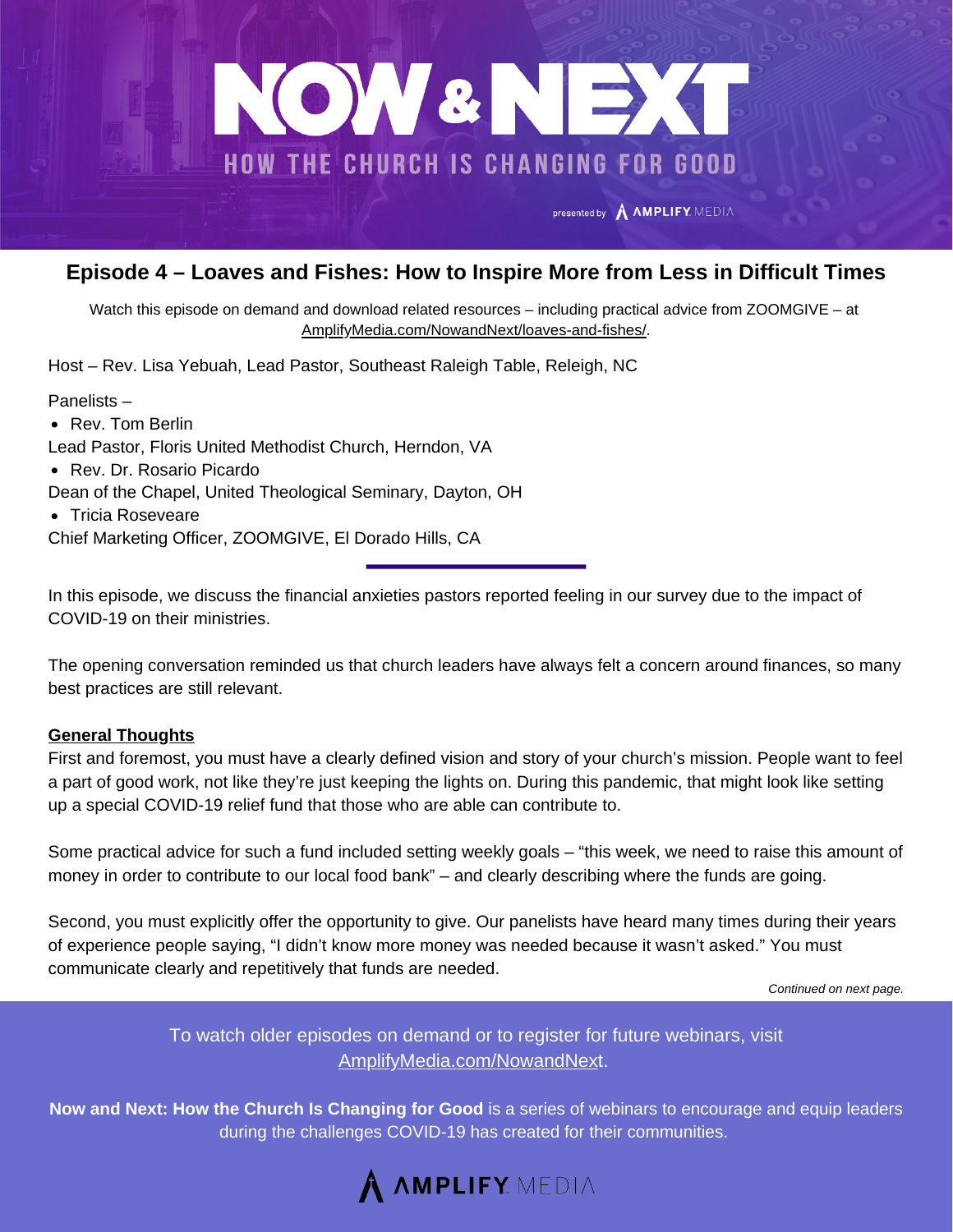

# **Episode 4 – Loaves and Fishes: How to Inspire More from Less in Difficult Times**

Watch this episode on demand and download related resources – including practical advice from ZOOMGIVE – at [AmplifyMedia.com/NowandNext/loaves-and-fishes/](https://amplifymedia.com/nowandnext/loaves-and-fishes/).

*Continued from previous page.*

Third, you must create easy ways for people to give or, as the panelists described it, "multiple on-ramps to giving."

- 70% of the population is under 50 and require digital and mobile avenues for giving.

- You must still maintain more traditional methods of giving so that people who want to mail in a check have that route available to them as well.

- Consider how you can receive gifts such as physical donations or estate giving.

- Don't be afraid to ask for help. There are many companies that assist churches with digital forms of giving. (Panelist Tricia Roseveare started ZOOMGIVE to help churches and nonprofits. Their services are free for the remainder of 2020, and more information and fundraising ideas from ZOOMGIVE are available to download at this [episode's](https://amplifymedia.com/nowandnext/loaves-and-fishes/) landing page.)

#### **What About New Contacts?**

Panelist Tom Berlin had some practical advice for inviting individuals who are not members of your church to join your ministry through giving:

- Ask them to give to their own church – they might be visiting your church online because their own churches do not have digital services.

- Ask former members who might be connected again online to the church now.
- Invite people who are new to your church to share in your ministry by giving.

These exact ideas may not work in your context, but they can serve as a framework and jumping-off point for asking people new to your church to participate in generosity.

*Continued on next page.*

To watch older episodes on demand or to register for future webinars, visit [AmplifyMedia.com/NowandNex](https://amplifymedia.com/nowandnext/)t.

**Now and Next: How the Church Is Changing for Good** is a series of webinars to encourage and equip leaders during the challenges COVID-19 has created for their communities.